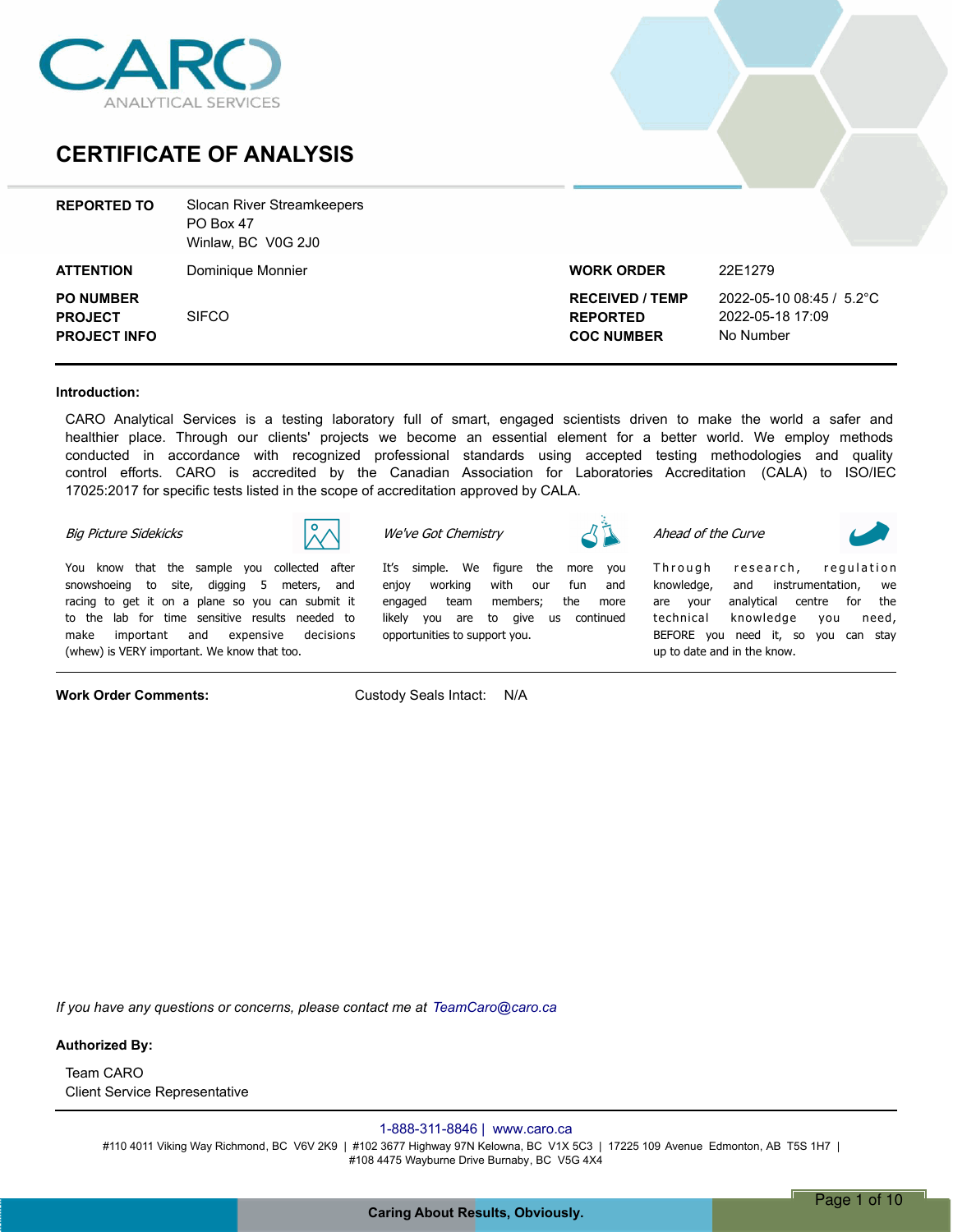

### **TEST RESULTS**

| Analyte<br><b>Result</b><br>Guideline<br><b>RL</b> Units<br>Analyzed<br>Qualifier<br>WIN-WQ01 (22E1279-01)   Matrix: Water   Sampled: 2022-05-09 09:54<br>Anions<br>0.024<br>$MAC = 10$<br>0.010 mg/L<br>Nitrate (as N)<br>2022-05-12<br>< 0.010<br>$MAC = 1$<br>0.010 mg/L<br>Nitrite (as N)<br>2022-05-12<br>N/A<br>0.0050 mg/L<br>Phosphate (as P)<br>< 0.0050<br>2022-05-12<br><b>Calculated Parameters</b><br>N/A<br>29.8<br>None Required<br>0.500 mg/L<br>Hardness, Total (as CaCO3)<br>N/A<br>0.0100<br>N/A<br>Nitrate+Nitrite (as N)<br>0.0240<br>mg/L<br>0.0500 mg/L<br>Nitrogen, Total<br>< 0.0500<br>N/A<br>N/A<br><b>General Parameters</b><br>Ammonia, Total (as N)<br>< 0.050<br>None Required<br>0.050 mg/L<br>2022-05-12<br>Nitrogen, Total Kjeldahl<br>0.050 mg/L<br>2022-05-13<br>< 0.050<br>N/A<br>0.0050 mg/L<br>Phosphorus, Total (as P)<br>N/A<br>2022-05-13<br>0.0158<br><b>Total Metals</b><br>OG < 0.1<br>0.0050 mg/L<br>Aluminum, total<br>0.127<br>2022-05-12<br>< 0.00020<br>0.00020 mg/L<br>Antimony, total<br>$MAC = 0.006$<br>2022-05-12<br>$MAC = 0.01$<br>Arsenic, total<br>< 0.00050<br>0.00050<br>mg/L<br>2022-05-12<br>$MAC = 2$<br>0.0050<br>2022-05-12<br>mg/L<br>Barium, total<br>0.0203<br>< 0.00010<br>N/A<br>$0.00010$ mg/L<br>2022-05-12<br>Beryllium, total<br>N/A<br>2022-05-12<br>Bismuth, total<br>< 0.00010<br>0.00010 mg/L<br>$MAC = 5$<br>0.0500 mg/L<br>Boron, total<br>< 0.0500<br>2022-05-12<br>Cadmium, total<br>$MAC = 0.005$<br>0.000010 mg/L<br>2022-05-12<br>0.000013<br>Calcium, total<br>10.0<br>None Required<br>0.20<br>mg/L<br>2022-05-12<br>$MAC = 0.05$<br>0.00050<br>Chromium, total<br>mg/L<br>2022-05-12<br>0.00058<br>N/A<br>Cobalt, total<br>< 0.00010<br>0.00010<br>mg/L<br>2022-05-12<br>$MAC = 2$<br>Copper, total<br>0.00040<br>mg/L<br>2022-05-12<br>0.00068<br>$AO \leq 0.3$<br>0.010 mg/L<br>2022-05-12<br>Iron, total<br>0.088<br>Lead, total<br>0.00059<br>$MAC = 0.005$<br>0.00020 mg/L<br>2022-05-12<br>N/A<br>0.00010 mg/L<br>2022-05-12<br>Lithium, total<br>0.00042<br>0.010 mg/L<br>Magnesium, total<br>1.16<br>None Required<br>2022-05-12<br>0.00020 mg/L<br>Manganese, total<br>0.00954<br>$MAC = 0.12$<br>2022-05-12<br>0.00010 mg/L<br>Molybdenum, total<br>N/A<br>2022-05-12<br>0.00093<br>< 0.00040<br>N/A<br>0.00040 mg/L<br>Nickel, total<br>2022-05-12<br>Phosphorus, total<br>< 0.050<br>N/A<br>0.050 mg/L<br>2022-05-12<br>0.10 mg/L<br>Potassium, total<br>0.41<br>N/A<br>2022-05-12<br>0.00050 mg/L<br>Selenium, total<br>< 0.00050<br>$MAC = 0.05$<br>2022-05-12<br>Silicon, total<br>N/A<br>$1.0$ mg/L<br>2022-05-12<br>4.4<br>0.000050 mg/L<br>< 0.000050<br>None Required<br>2022-05-12<br>Silver, total<br>$AO \leq 200$<br>0.10 mg/L<br>2022-05-12<br>Sodium, total<br>0.95<br>$MAC = 7$<br>0.0010 mg/L<br>Strontium, total<br>2022-05-12<br>0.250<br>${}_{< 3.0}$<br>Sulfur, total<br>N/A<br>3.0 mg/L<br>2022-05-12<br>0.00050 mg/L<br>Tellurium, total<br>< 0.00050<br>N/A<br>2022-05-12<br>0.000020 mg/L | <b>REPORTED TO</b><br><b>PROJECT</b> | Slocan River Streamkeepers<br><b>SIFCO</b> |            |     | <b>WORK ORDER</b><br><b>REPORTED</b> | 22E1279<br>2022-05-18 17:09 |  |
|-----------------------------------------------------------------------------------------------------------------------------------------------------------------------------------------------------------------------------------------------------------------------------------------------------------------------------------------------------------------------------------------------------------------------------------------------------------------------------------------------------------------------------------------------------------------------------------------------------------------------------------------------------------------------------------------------------------------------------------------------------------------------------------------------------------------------------------------------------------------------------------------------------------------------------------------------------------------------------------------------------------------------------------------------------------------------------------------------------------------------------------------------------------------------------------------------------------------------------------------------------------------------------------------------------------------------------------------------------------------------------------------------------------------------------------------------------------------------------------------------------------------------------------------------------------------------------------------------------------------------------------------------------------------------------------------------------------------------------------------------------------------------------------------------------------------------------------------------------------------------------------------------------------------------------------------------------------------------------------------------------------------------------------------------------------------------------------------------------------------------------------------------------------------------------------------------------------------------------------------------------------------------------------------------------------------------------------------------------------------------------------------------------------------------------------------------------------------------------------------------------------------------------------------------------------------------------------------------------------------------------------------------------------------------------------------------------------------------------------------------------------------------------------------------------------------------------------------------------------------------------------------------------------------------------------------------------------------------------------------------------------------------|--------------------------------------|--------------------------------------------|------------|-----|--------------------------------------|-----------------------------|--|
|                                                                                                                                                                                                                                                                                                                                                                                                                                                                                                                                                                                                                                                                                                                                                                                                                                                                                                                                                                                                                                                                                                                                                                                                                                                                                                                                                                                                                                                                                                                                                                                                                                                                                                                                                                                                                                                                                                                                                                                                                                                                                                                                                                                                                                                                                                                                                                                                                                                                                                                                                                                                                                                                                                                                                                                                                                                                                                                                                                                                                       |                                      |                                            |            |     |                                      |                             |  |
|                                                                                                                                                                                                                                                                                                                                                                                                                                                                                                                                                                                                                                                                                                                                                                                                                                                                                                                                                                                                                                                                                                                                                                                                                                                                                                                                                                                                                                                                                                                                                                                                                                                                                                                                                                                                                                                                                                                                                                                                                                                                                                                                                                                                                                                                                                                                                                                                                                                                                                                                                                                                                                                                                                                                                                                                                                                                                                                                                                                                                       |                                      |                                            |            |     |                                      |                             |  |
|                                                                                                                                                                                                                                                                                                                                                                                                                                                                                                                                                                                                                                                                                                                                                                                                                                                                                                                                                                                                                                                                                                                                                                                                                                                                                                                                                                                                                                                                                                                                                                                                                                                                                                                                                                                                                                                                                                                                                                                                                                                                                                                                                                                                                                                                                                                                                                                                                                                                                                                                                                                                                                                                                                                                                                                                                                                                                                                                                                                                                       |                                      |                                            |            |     |                                      |                             |  |
|                                                                                                                                                                                                                                                                                                                                                                                                                                                                                                                                                                                                                                                                                                                                                                                                                                                                                                                                                                                                                                                                                                                                                                                                                                                                                                                                                                                                                                                                                                                                                                                                                                                                                                                                                                                                                                                                                                                                                                                                                                                                                                                                                                                                                                                                                                                                                                                                                                                                                                                                                                                                                                                                                                                                                                                                                                                                                                                                                                                                                       |                                      |                                            |            |     |                                      |                             |  |
|                                                                                                                                                                                                                                                                                                                                                                                                                                                                                                                                                                                                                                                                                                                                                                                                                                                                                                                                                                                                                                                                                                                                                                                                                                                                                                                                                                                                                                                                                                                                                                                                                                                                                                                                                                                                                                                                                                                                                                                                                                                                                                                                                                                                                                                                                                                                                                                                                                                                                                                                                                                                                                                                                                                                                                                                                                                                                                                                                                                                                       |                                      |                                            |            |     |                                      |                             |  |
|                                                                                                                                                                                                                                                                                                                                                                                                                                                                                                                                                                                                                                                                                                                                                                                                                                                                                                                                                                                                                                                                                                                                                                                                                                                                                                                                                                                                                                                                                                                                                                                                                                                                                                                                                                                                                                                                                                                                                                                                                                                                                                                                                                                                                                                                                                                                                                                                                                                                                                                                                                                                                                                                                                                                                                                                                                                                                                                                                                                                                       |                                      |                                            |            |     |                                      |                             |  |
|                                                                                                                                                                                                                                                                                                                                                                                                                                                                                                                                                                                                                                                                                                                                                                                                                                                                                                                                                                                                                                                                                                                                                                                                                                                                                                                                                                                                                                                                                                                                                                                                                                                                                                                                                                                                                                                                                                                                                                                                                                                                                                                                                                                                                                                                                                                                                                                                                                                                                                                                                                                                                                                                                                                                                                                                                                                                                                                                                                                                                       |                                      |                                            |            |     |                                      |                             |  |
|                                                                                                                                                                                                                                                                                                                                                                                                                                                                                                                                                                                                                                                                                                                                                                                                                                                                                                                                                                                                                                                                                                                                                                                                                                                                                                                                                                                                                                                                                                                                                                                                                                                                                                                                                                                                                                                                                                                                                                                                                                                                                                                                                                                                                                                                                                                                                                                                                                                                                                                                                                                                                                                                                                                                                                                                                                                                                                                                                                                                                       |                                      |                                            |            |     |                                      |                             |  |
|                                                                                                                                                                                                                                                                                                                                                                                                                                                                                                                                                                                                                                                                                                                                                                                                                                                                                                                                                                                                                                                                                                                                                                                                                                                                                                                                                                                                                                                                                                                                                                                                                                                                                                                                                                                                                                                                                                                                                                                                                                                                                                                                                                                                                                                                                                                                                                                                                                                                                                                                                                                                                                                                                                                                                                                                                                                                                                                                                                                                                       |                                      |                                            |            |     |                                      |                             |  |
|                                                                                                                                                                                                                                                                                                                                                                                                                                                                                                                                                                                                                                                                                                                                                                                                                                                                                                                                                                                                                                                                                                                                                                                                                                                                                                                                                                                                                                                                                                                                                                                                                                                                                                                                                                                                                                                                                                                                                                                                                                                                                                                                                                                                                                                                                                                                                                                                                                                                                                                                                                                                                                                                                                                                                                                                                                                                                                                                                                                                                       |                                      |                                            |            |     |                                      |                             |  |
|                                                                                                                                                                                                                                                                                                                                                                                                                                                                                                                                                                                                                                                                                                                                                                                                                                                                                                                                                                                                                                                                                                                                                                                                                                                                                                                                                                                                                                                                                                                                                                                                                                                                                                                                                                                                                                                                                                                                                                                                                                                                                                                                                                                                                                                                                                                                                                                                                                                                                                                                                                                                                                                                                                                                                                                                                                                                                                                                                                                                                       |                                      |                                            |            |     |                                      |                             |  |
|                                                                                                                                                                                                                                                                                                                                                                                                                                                                                                                                                                                                                                                                                                                                                                                                                                                                                                                                                                                                                                                                                                                                                                                                                                                                                                                                                                                                                                                                                                                                                                                                                                                                                                                                                                                                                                                                                                                                                                                                                                                                                                                                                                                                                                                                                                                                                                                                                                                                                                                                                                                                                                                                                                                                                                                                                                                                                                                                                                                                                       |                                      |                                            |            |     |                                      |                             |  |
|                                                                                                                                                                                                                                                                                                                                                                                                                                                                                                                                                                                                                                                                                                                                                                                                                                                                                                                                                                                                                                                                                                                                                                                                                                                                                                                                                                                                                                                                                                                                                                                                                                                                                                                                                                                                                                                                                                                                                                                                                                                                                                                                                                                                                                                                                                                                                                                                                                                                                                                                                                                                                                                                                                                                                                                                                                                                                                                                                                                                                       |                                      |                                            |            |     |                                      |                             |  |
|                                                                                                                                                                                                                                                                                                                                                                                                                                                                                                                                                                                                                                                                                                                                                                                                                                                                                                                                                                                                                                                                                                                                                                                                                                                                                                                                                                                                                                                                                                                                                                                                                                                                                                                                                                                                                                                                                                                                                                                                                                                                                                                                                                                                                                                                                                                                                                                                                                                                                                                                                                                                                                                                                                                                                                                                                                                                                                                                                                                                                       |                                      |                                            |            |     |                                      |                             |  |
|                                                                                                                                                                                                                                                                                                                                                                                                                                                                                                                                                                                                                                                                                                                                                                                                                                                                                                                                                                                                                                                                                                                                                                                                                                                                                                                                                                                                                                                                                                                                                                                                                                                                                                                                                                                                                                                                                                                                                                                                                                                                                                                                                                                                                                                                                                                                                                                                                                                                                                                                                                                                                                                                                                                                                                                                                                                                                                                                                                                                                       |                                      |                                            |            |     |                                      |                             |  |
|                                                                                                                                                                                                                                                                                                                                                                                                                                                                                                                                                                                                                                                                                                                                                                                                                                                                                                                                                                                                                                                                                                                                                                                                                                                                                                                                                                                                                                                                                                                                                                                                                                                                                                                                                                                                                                                                                                                                                                                                                                                                                                                                                                                                                                                                                                                                                                                                                                                                                                                                                                                                                                                                                                                                                                                                                                                                                                                                                                                                                       |                                      |                                            |            |     |                                      |                             |  |
|                                                                                                                                                                                                                                                                                                                                                                                                                                                                                                                                                                                                                                                                                                                                                                                                                                                                                                                                                                                                                                                                                                                                                                                                                                                                                                                                                                                                                                                                                                                                                                                                                                                                                                                                                                                                                                                                                                                                                                                                                                                                                                                                                                                                                                                                                                                                                                                                                                                                                                                                                                                                                                                                                                                                                                                                                                                                                                                                                                                                                       |                                      |                                            |            |     |                                      |                             |  |
|                                                                                                                                                                                                                                                                                                                                                                                                                                                                                                                                                                                                                                                                                                                                                                                                                                                                                                                                                                                                                                                                                                                                                                                                                                                                                                                                                                                                                                                                                                                                                                                                                                                                                                                                                                                                                                                                                                                                                                                                                                                                                                                                                                                                                                                                                                                                                                                                                                                                                                                                                                                                                                                                                                                                                                                                                                                                                                                                                                                                                       |                                      |                                            |            |     |                                      |                             |  |
|                                                                                                                                                                                                                                                                                                                                                                                                                                                                                                                                                                                                                                                                                                                                                                                                                                                                                                                                                                                                                                                                                                                                                                                                                                                                                                                                                                                                                                                                                                                                                                                                                                                                                                                                                                                                                                                                                                                                                                                                                                                                                                                                                                                                                                                                                                                                                                                                                                                                                                                                                                                                                                                                                                                                                                                                                                                                                                                                                                                                                       |                                      |                                            |            |     |                                      |                             |  |
|                                                                                                                                                                                                                                                                                                                                                                                                                                                                                                                                                                                                                                                                                                                                                                                                                                                                                                                                                                                                                                                                                                                                                                                                                                                                                                                                                                                                                                                                                                                                                                                                                                                                                                                                                                                                                                                                                                                                                                                                                                                                                                                                                                                                                                                                                                                                                                                                                                                                                                                                                                                                                                                                                                                                                                                                                                                                                                                                                                                                                       |                                      |                                            |            |     |                                      |                             |  |
|                                                                                                                                                                                                                                                                                                                                                                                                                                                                                                                                                                                                                                                                                                                                                                                                                                                                                                                                                                                                                                                                                                                                                                                                                                                                                                                                                                                                                                                                                                                                                                                                                                                                                                                                                                                                                                                                                                                                                                                                                                                                                                                                                                                                                                                                                                                                                                                                                                                                                                                                                                                                                                                                                                                                                                                                                                                                                                                                                                                                                       |                                      |                                            |            |     |                                      |                             |  |
|                                                                                                                                                                                                                                                                                                                                                                                                                                                                                                                                                                                                                                                                                                                                                                                                                                                                                                                                                                                                                                                                                                                                                                                                                                                                                                                                                                                                                                                                                                                                                                                                                                                                                                                                                                                                                                                                                                                                                                                                                                                                                                                                                                                                                                                                                                                                                                                                                                                                                                                                                                                                                                                                                                                                                                                                                                                                                                                                                                                                                       |                                      |                                            |            |     |                                      |                             |  |
|                                                                                                                                                                                                                                                                                                                                                                                                                                                                                                                                                                                                                                                                                                                                                                                                                                                                                                                                                                                                                                                                                                                                                                                                                                                                                                                                                                                                                                                                                                                                                                                                                                                                                                                                                                                                                                                                                                                                                                                                                                                                                                                                                                                                                                                                                                                                                                                                                                                                                                                                                                                                                                                                                                                                                                                                                                                                                                                                                                                                                       |                                      |                                            |            |     |                                      |                             |  |
|                                                                                                                                                                                                                                                                                                                                                                                                                                                                                                                                                                                                                                                                                                                                                                                                                                                                                                                                                                                                                                                                                                                                                                                                                                                                                                                                                                                                                                                                                                                                                                                                                                                                                                                                                                                                                                                                                                                                                                                                                                                                                                                                                                                                                                                                                                                                                                                                                                                                                                                                                                                                                                                                                                                                                                                                                                                                                                                                                                                                                       |                                      |                                            |            |     |                                      |                             |  |
|                                                                                                                                                                                                                                                                                                                                                                                                                                                                                                                                                                                                                                                                                                                                                                                                                                                                                                                                                                                                                                                                                                                                                                                                                                                                                                                                                                                                                                                                                                                                                                                                                                                                                                                                                                                                                                                                                                                                                                                                                                                                                                                                                                                                                                                                                                                                                                                                                                                                                                                                                                                                                                                                                                                                                                                                                                                                                                                                                                                                                       |                                      |                                            |            |     |                                      |                             |  |
|                                                                                                                                                                                                                                                                                                                                                                                                                                                                                                                                                                                                                                                                                                                                                                                                                                                                                                                                                                                                                                                                                                                                                                                                                                                                                                                                                                                                                                                                                                                                                                                                                                                                                                                                                                                                                                                                                                                                                                                                                                                                                                                                                                                                                                                                                                                                                                                                                                                                                                                                                                                                                                                                                                                                                                                                                                                                                                                                                                                                                       |                                      |                                            |            |     |                                      |                             |  |
|                                                                                                                                                                                                                                                                                                                                                                                                                                                                                                                                                                                                                                                                                                                                                                                                                                                                                                                                                                                                                                                                                                                                                                                                                                                                                                                                                                                                                                                                                                                                                                                                                                                                                                                                                                                                                                                                                                                                                                                                                                                                                                                                                                                                                                                                                                                                                                                                                                                                                                                                                                                                                                                                                                                                                                                                                                                                                                                                                                                                                       |                                      |                                            |            |     |                                      |                             |  |
|                                                                                                                                                                                                                                                                                                                                                                                                                                                                                                                                                                                                                                                                                                                                                                                                                                                                                                                                                                                                                                                                                                                                                                                                                                                                                                                                                                                                                                                                                                                                                                                                                                                                                                                                                                                                                                                                                                                                                                                                                                                                                                                                                                                                                                                                                                                                                                                                                                                                                                                                                                                                                                                                                                                                                                                                                                                                                                                                                                                                                       |                                      |                                            |            |     |                                      |                             |  |
|                                                                                                                                                                                                                                                                                                                                                                                                                                                                                                                                                                                                                                                                                                                                                                                                                                                                                                                                                                                                                                                                                                                                                                                                                                                                                                                                                                                                                                                                                                                                                                                                                                                                                                                                                                                                                                                                                                                                                                                                                                                                                                                                                                                                                                                                                                                                                                                                                                                                                                                                                                                                                                                                                                                                                                                                                                                                                                                                                                                                                       |                                      |                                            |            |     |                                      |                             |  |
|                                                                                                                                                                                                                                                                                                                                                                                                                                                                                                                                                                                                                                                                                                                                                                                                                                                                                                                                                                                                                                                                                                                                                                                                                                                                                                                                                                                                                                                                                                                                                                                                                                                                                                                                                                                                                                                                                                                                                                                                                                                                                                                                                                                                                                                                                                                                                                                                                                                                                                                                                                                                                                                                                                                                                                                                                                                                                                                                                                                                                       |                                      |                                            |            |     |                                      |                             |  |
|                                                                                                                                                                                                                                                                                                                                                                                                                                                                                                                                                                                                                                                                                                                                                                                                                                                                                                                                                                                                                                                                                                                                                                                                                                                                                                                                                                                                                                                                                                                                                                                                                                                                                                                                                                                                                                                                                                                                                                                                                                                                                                                                                                                                                                                                                                                                                                                                                                                                                                                                                                                                                                                                                                                                                                                                                                                                                                                                                                                                                       |                                      |                                            |            |     |                                      |                             |  |
|                                                                                                                                                                                                                                                                                                                                                                                                                                                                                                                                                                                                                                                                                                                                                                                                                                                                                                                                                                                                                                                                                                                                                                                                                                                                                                                                                                                                                                                                                                                                                                                                                                                                                                                                                                                                                                                                                                                                                                                                                                                                                                                                                                                                                                                                                                                                                                                                                                                                                                                                                                                                                                                                                                                                                                                                                                                                                                                                                                                                                       |                                      |                                            |            |     |                                      |                             |  |
|                                                                                                                                                                                                                                                                                                                                                                                                                                                                                                                                                                                                                                                                                                                                                                                                                                                                                                                                                                                                                                                                                                                                                                                                                                                                                                                                                                                                                                                                                                                                                                                                                                                                                                                                                                                                                                                                                                                                                                                                                                                                                                                                                                                                                                                                                                                                                                                                                                                                                                                                                                                                                                                                                                                                                                                                                                                                                                                                                                                                                       |                                      |                                            |            |     |                                      |                             |  |
|                                                                                                                                                                                                                                                                                                                                                                                                                                                                                                                                                                                                                                                                                                                                                                                                                                                                                                                                                                                                                                                                                                                                                                                                                                                                                                                                                                                                                                                                                                                                                                                                                                                                                                                                                                                                                                                                                                                                                                                                                                                                                                                                                                                                                                                                                                                                                                                                                                                                                                                                                                                                                                                                                                                                                                                                                                                                                                                                                                                                                       |                                      |                                            |            |     |                                      |                             |  |
|                                                                                                                                                                                                                                                                                                                                                                                                                                                                                                                                                                                                                                                                                                                                                                                                                                                                                                                                                                                                                                                                                                                                                                                                                                                                                                                                                                                                                                                                                                                                                                                                                                                                                                                                                                                                                                                                                                                                                                                                                                                                                                                                                                                                                                                                                                                                                                                                                                                                                                                                                                                                                                                                                                                                                                                                                                                                                                                                                                                                                       |                                      |                                            |            |     |                                      |                             |  |
|                                                                                                                                                                                                                                                                                                                                                                                                                                                                                                                                                                                                                                                                                                                                                                                                                                                                                                                                                                                                                                                                                                                                                                                                                                                                                                                                                                                                                                                                                                                                                                                                                                                                                                                                                                                                                                                                                                                                                                                                                                                                                                                                                                                                                                                                                                                                                                                                                                                                                                                                                                                                                                                                                                                                                                                                                                                                                                                                                                                                                       |                                      |                                            |            |     |                                      |                             |  |
|                                                                                                                                                                                                                                                                                                                                                                                                                                                                                                                                                                                                                                                                                                                                                                                                                                                                                                                                                                                                                                                                                                                                                                                                                                                                                                                                                                                                                                                                                                                                                                                                                                                                                                                                                                                                                                                                                                                                                                                                                                                                                                                                                                                                                                                                                                                                                                                                                                                                                                                                                                                                                                                                                                                                                                                                                                                                                                                                                                                                                       |                                      |                                            |            |     |                                      |                             |  |
|                                                                                                                                                                                                                                                                                                                                                                                                                                                                                                                                                                                                                                                                                                                                                                                                                                                                                                                                                                                                                                                                                                                                                                                                                                                                                                                                                                                                                                                                                                                                                                                                                                                                                                                                                                                                                                                                                                                                                                                                                                                                                                                                                                                                                                                                                                                                                                                                                                                                                                                                                                                                                                                                                                                                                                                                                                                                                                                                                                                                                       |                                      |                                            |            |     |                                      |                             |  |
|                                                                                                                                                                                                                                                                                                                                                                                                                                                                                                                                                                                                                                                                                                                                                                                                                                                                                                                                                                                                                                                                                                                                                                                                                                                                                                                                                                                                                                                                                                                                                                                                                                                                                                                                                                                                                                                                                                                                                                                                                                                                                                                                                                                                                                                                                                                                                                                                                                                                                                                                                                                                                                                                                                                                                                                                                                                                                                                                                                                                                       |                                      |                                            |            |     |                                      |                             |  |
|                                                                                                                                                                                                                                                                                                                                                                                                                                                                                                                                                                                                                                                                                                                                                                                                                                                                                                                                                                                                                                                                                                                                                                                                                                                                                                                                                                                                                                                                                                                                                                                                                                                                                                                                                                                                                                                                                                                                                                                                                                                                                                                                                                                                                                                                                                                                                                                                                                                                                                                                                                                                                                                                                                                                                                                                                                                                                                                                                                                                                       |                                      |                                            |            |     |                                      |                             |  |
|                                                                                                                                                                                                                                                                                                                                                                                                                                                                                                                                                                                                                                                                                                                                                                                                                                                                                                                                                                                                                                                                                                                                                                                                                                                                                                                                                                                                                                                                                                                                                                                                                                                                                                                                                                                                                                                                                                                                                                                                                                                                                                                                                                                                                                                                                                                                                                                                                                                                                                                                                                                                                                                                                                                                                                                                                                                                                                                                                                                                                       |                                      |                                            |            |     |                                      |                             |  |
|                                                                                                                                                                                                                                                                                                                                                                                                                                                                                                                                                                                                                                                                                                                                                                                                                                                                                                                                                                                                                                                                                                                                                                                                                                                                                                                                                                                                                                                                                                                                                                                                                                                                                                                                                                                                                                                                                                                                                                                                                                                                                                                                                                                                                                                                                                                                                                                                                                                                                                                                                                                                                                                                                                                                                                                                                                                                                                                                                                                                                       |                                      |                                            |            |     |                                      |                             |  |
|                                                                                                                                                                                                                                                                                                                                                                                                                                                                                                                                                                                                                                                                                                                                                                                                                                                                                                                                                                                                                                                                                                                                                                                                                                                                                                                                                                                                                                                                                                                                                                                                                                                                                                                                                                                                                                                                                                                                                                                                                                                                                                                                                                                                                                                                                                                                                                                                                                                                                                                                                                                                                                                                                                                                                                                                                                                                                                                                                                                                                       | Thallium, total                      |                                            | < 0.000020 | N/A |                                      | 2022-05-12                  |  |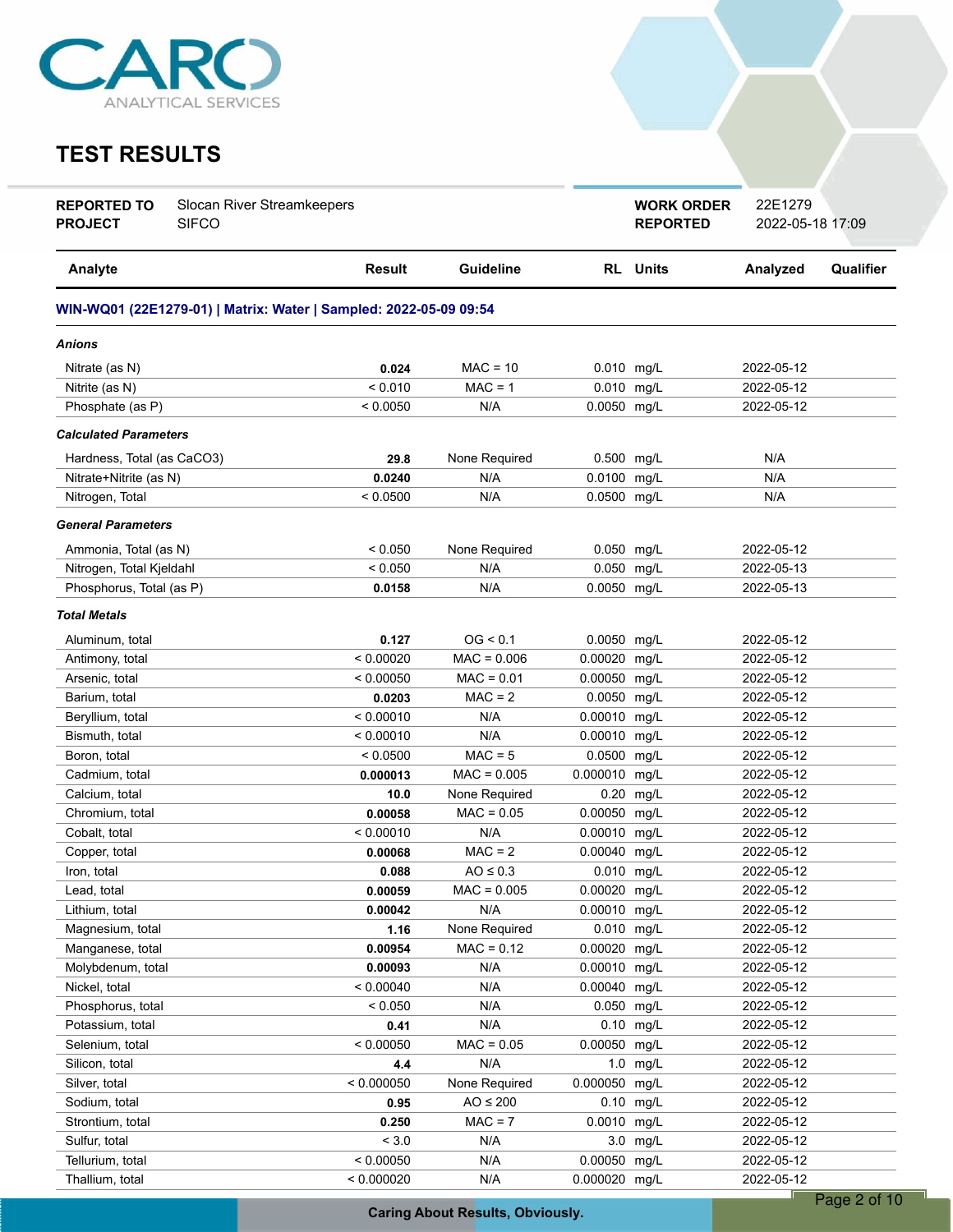

### **TEST RESULTS**

| <b>REPORTED TO</b> | Slocan River Streamkeepers |
|--------------------|----------------------------|
| <b>PROJECT</b>     | <b>SIFCO</b>               |

**REPORTED** 2022-05-18 17:09 **WORK ORDER** 22E1279

| Analyte                                                                      | Result    | Guideline    | <b>RL</b> Units | Analyzed   | Qualifier |
|------------------------------------------------------------------------------|-----------|--------------|-----------------|------------|-----------|
| WIN-WQ01 (22E1279-01)   Matrix: Water   Sampled: 2022-05-09 09:54, Continued |           |              |                 |            |           |
| <b>Total Metals, Continued</b>                                               |           |              |                 |            |           |
| Thorium, total                                                               | < 0.00010 | N/A          | $0.00010$ mg/L  | 2022-05-12 |           |
| Tin. total                                                                   | < 0.00004 | N/A          | $0.00020$ mg/L  | 2022-05-12 |           |
| Titanium, total                                                              | < 0.0050  | N/A          | $0.0010$ mg/L   | 2022-05-12 |           |
| Tungsten, total                                                              | < 0.0002  | N/A          | $0.0002$ mg/L   | 2022-05-12 |           |
| Uranium, total                                                               | 0.000163  | $MAC = 0.02$ | 0.000020 mg/L   | 2022-05-12 |           |
| Vanadium, total                                                              | < 0.0050  | N/A          | $0.0050$ mg/L   | 2022-05-12 |           |
| Zinc, total                                                                  | < 0.0040  | $AO \leq 5$  | $0.0040$ mg/L   | 2022-05-12 |           |
| Zirconium. total                                                             | < 0.00010 | N/A          | 0.00010 mg/L    | 2022-05-12 |           |

### **TRO-WQ01 (22E1279-02) | Matrix: Water | Sampled: 2022-05-09 11:02**

| Anions                       |            |               |               |      |            |             |
|------------------------------|------------|---------------|---------------|------|------------|-------------|
| Nitrate (as N)               | 0.115      | $MAC = 10$    | 0.010 mg/L    |      | 2022-05-12 |             |
| Nitrite (as N)               | < 0.010    | $MAC = 1$     | 0.010 mg/L    |      | 2022-05-12 |             |
| Phosphate (as P)             | < 0.0050   | N/A           | 0.0050 mg/L   |      | 2022-05-12 |             |
| <b>Calculated Parameters</b> |            |               |               |      |            |             |
| Hardness, Total (as CaCO3)   | 26.5       | None Required | 0.500 mg/L    |      | N/A        |             |
| Nitrate+Nitrite (as N)       | 0.115      | N/A           | 0.0100 mg/L   |      | N/A        |             |
| Nitrogen, Total              | 0.177      | N/A           | 0.0500 mg/L   |      | N/A        |             |
| <b>General Parameters</b>    |            |               |               |      |            |             |
| Ammonia, Total (as N)        | < 0.050    | None Required | 0.050 mg/L    |      | 2022-05-12 |             |
| Nitrogen, Total Kjeldahl     | 0.062      | N/A           | 0.050 mg/L    |      | 2022-05-13 |             |
| Phosphorus, Total (as P)     | 0.0243     | N/A           | 0.0050 mg/L   |      | 2022-05-13 |             |
| <b>Total Metals</b>          |            |               |               |      |            |             |
| Aluminum, total              | 0.203      | OG < 0.1      | 0.0050 mg/L   |      | 2022-05-12 |             |
| Antimony, total              | < 0.00020  | $MAC = 0.006$ | 0.00020       | mg/L | 2022-05-12 |             |
| Arsenic, total               | < 0.00050  | $MAC = 0.01$  | 0.00050       | mg/L | 2022-05-12 |             |
| Barium, total                | 0.0148     | $MAC = 2$     | 0.0050 mg/L   |      | 2022-05-12 |             |
| Beryllium, total             | < 0.00010  | N/A           | 0.00010 mg/L  |      | 2022-05-12 |             |
| Bismuth, total               | < 0.00010  | N/A           | 0.00010 mg/L  |      | 2022-05-12 |             |
| Boron, total                 | < 0.0500   | $MAC = 5$     | 0.0500 mg/L   |      | 2022-05-12 |             |
| Cadmium, total               | < 0.000010 | $MAC = 0.005$ | 0.000010 mg/L |      | 2022-05-12 |             |
| Calcium, total               | 9.03       | None Required | 0.20          | mg/L | 2022-05-12 |             |
| Chromium, total              | 0.00065    | $MAC = 0.05$  | 0.00050 mg/L  |      | 2022-05-12 |             |
| Cobalt, total                | 0.00011    | N/A           | 0.00010 mg/L  |      | 2022-05-12 |             |
| Copper, total                | 0.00093    | $MAC = 2$     | 0.00040 mg/L  |      | 2022-05-12 |             |
| Iron, total                  | 0.151      | $AO \leq 0.3$ | 0.010 mg/L    |      | 2022-05-12 |             |
| Lead, total                  | 0.00052    | $MAC = 0.005$ | 0.00020 mg/L  |      | 2022-05-12 |             |
| Lithium, total               | 0.00080    | N/A           | 0.00010 mg/L  |      | 2022-05-12 |             |
| Magnesium, total             | 0.959      | None Required | 0.010 mg/L    |      | 2022-05-12 |             |
| Manganese, total             | 0.0166     | $MAC = 0.12$  | 0.00020 mg/L  |      | 2022-05-12 |             |
|                              |            |               |               |      |            | Page 3 of 1 |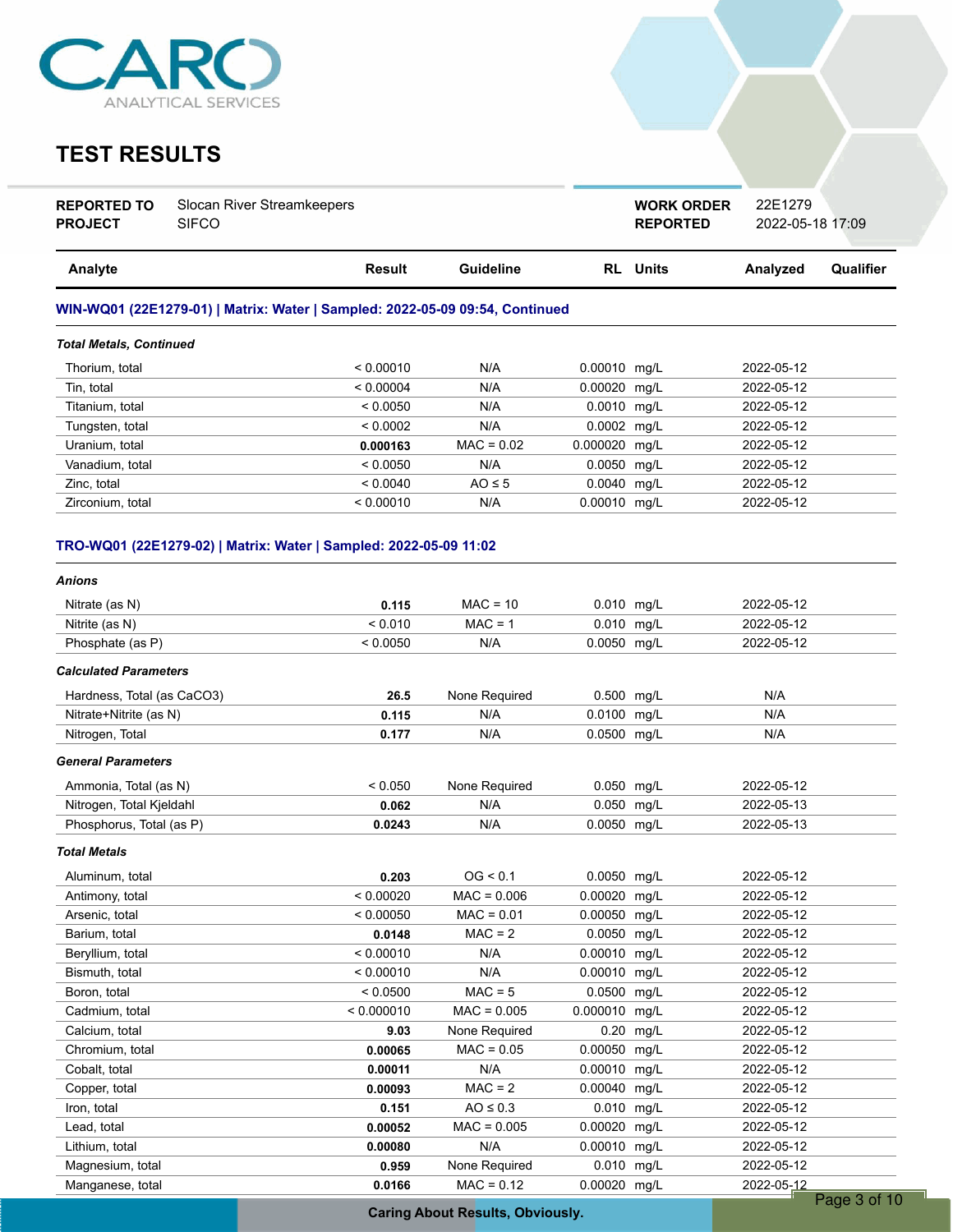

## **TEST RESULTS**

| <b>REPORTED TO</b><br><b>SIFCO</b><br><b>PROJECT</b> | Slocan River Streamkeepers |
|------------------------------------------------------|----------------------------|
|                                                      |                            |

**REPORTED** 2022-05-18 17:09 **WORK ORDER** 22E1279

| <b>Analyte</b>                                                               | Result     | <b>Guideline</b> |              | <b>RL</b> Units | Analyzed   | Qualifier |
|------------------------------------------------------------------------------|------------|------------------|--------------|-----------------|------------|-----------|
| TRO-WQ01 (22E1279-02)   Matrix: Water   Sampled: 2022-05-09 11:02, Continued |            |                  |              |                 |            |           |
| <b>Total Metals, Continued</b>                                               |            |                  |              |                 |            |           |
| Molybdenum, total                                                            | 0.00036    | N/A              | 0.00010 mg/L |                 | 2022-05-12 |           |
| Nickel, total                                                                | < 0.00040  | N/A              | 0.00040      | mg/L            | 2022-05-12 |           |
| Phosphorus, total                                                            | < 0.050    | N/A              | 0.050        | mg/L            | 2022-05-12 |           |
| Potassium, total                                                             | 0.48       | N/A              | 0.10         | mg/L            | 2022-05-12 |           |
| Selenium, total                                                              | < 0.00050  | $MAC = 0.05$     | 0.00050      | mq/L            | 2022-05-12 |           |
| Silicon, total                                                               | 4.2        | N/A              | 1.0          | mg/L            | 2022-05-12 |           |
| Silver, total                                                                | < 0.000050 | None Required    | 0.000050     | mq/L            | 2022-05-12 |           |
| Sodium, total                                                                | 1.03       | $AO \leq 200$    |              | $0.10$ mg/L     | 2022-05-12 |           |
| Strontium, total                                                             | 0.169      | $MAC = 7$        | 0.0010 mg/L  |                 | 2022-05-12 |           |
| Sulfur, total                                                                | < 3.0      | N/A              |              | 3.0 mg/L        | 2022-05-12 |           |
| Tellurium, total                                                             | < 0.00050  | N/A              | 0.00050      | mg/L            | 2022-05-12 |           |
| Thallium, total                                                              | < 0.000020 | N/A              | 0.000020     | mg/L            | 2022-05-12 |           |
| Thorium, total                                                               | < 0.00010  | N/A              | 0.00010      | mg/L            | 2022-05-12 |           |
| Tin, total                                                                   | 0.00005    | N/A              | 0.00020      | mg/L            | 2022-05-12 |           |
| Titanium, total                                                              | 0.0067     | N/A              | 0.0010       | mg/L            | 2022-05-12 |           |
| Tungsten, total                                                              | < 0.0002   | N/A              | 0.0002 mg/L  |                 | 2022-05-12 |           |
| Uranium, total                                                               | 0.00117    | $MAC = 0.02$     | 0.000020     | mq/L            | 2022-05-12 |           |
| Vanadium, total                                                              | < 0.0050   | N/A              | 0.0050 mg/L  |                 | 2022-05-12 |           |
| Zinc, total                                                                  | < 0.0040   | $AO \leq 5$      | 0.0040 mg/L  |                 | 2022-05-12 |           |
| Zirconium. total                                                             | 0.00015    | N/A              | 0.00010 mg/L |                 | 2022-05-12 |           |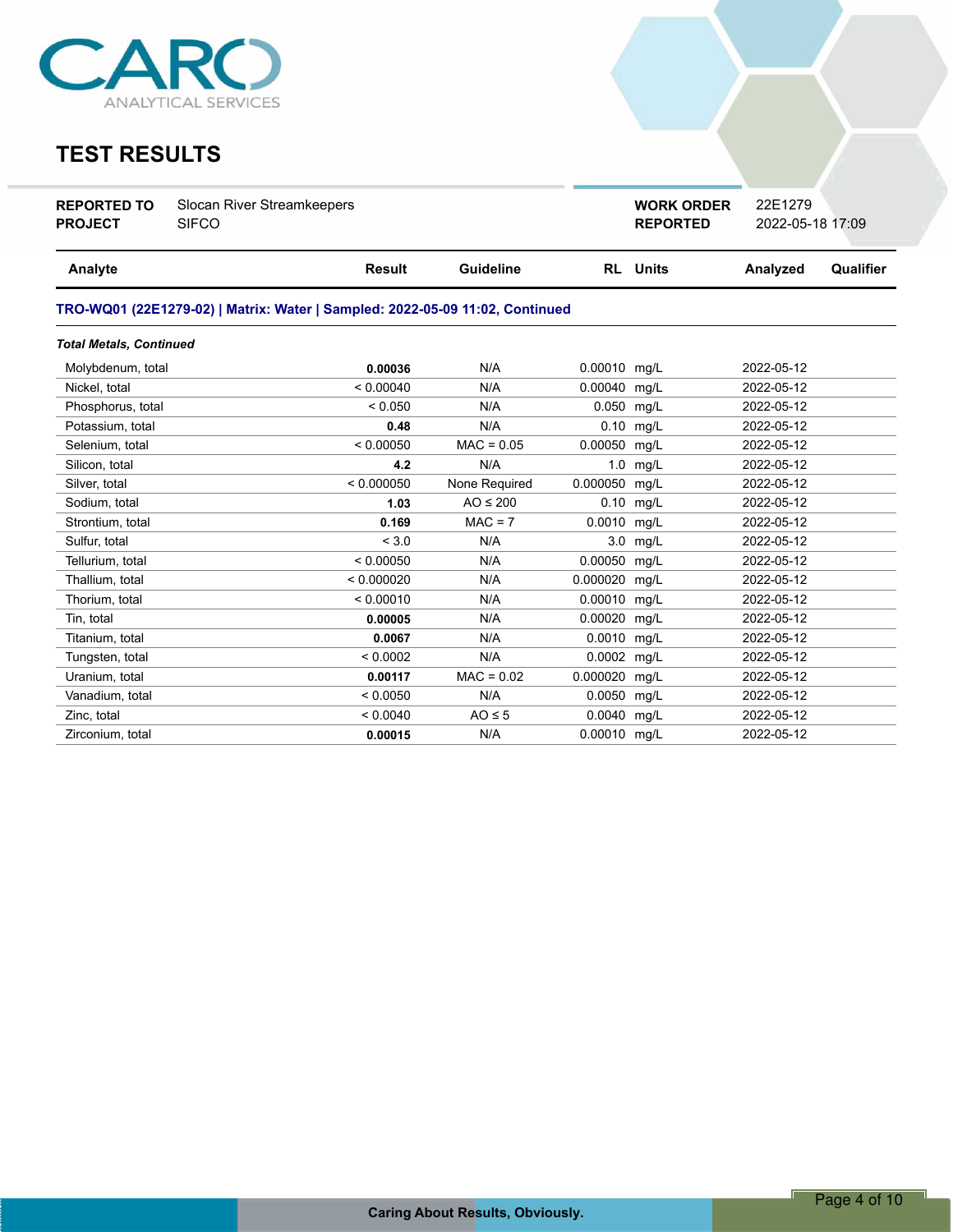

## **APPENDIX 1: SUPPORTING INFORMATION**

| <b>REPORTED TO</b> | Slocan River Streamkeepers |
|--------------------|----------------------------|
| <b>PROJECT</b>     | <b>SIFCO</b>               |

**REPORTED** 2022-05-18 17:09 **WORK ORDER** 22E1279

| <b>Analysis Description</b>       | <b>Method Ref.</b>                          | <b>Technique</b>                                                                        | Accredited   | Location |
|-----------------------------------|---------------------------------------------|-----------------------------------------------------------------------------------------|--------------|----------|
| Ammonia, Total in Water           | SM 4500-NH3 G*<br>(2017)                    | Automated Colorimetry (Phenate)                                                         | ✓            | Kelowna  |
| Anions in Water                   | SM 4110 B (2017)                            | Ion Chromatography                                                                      | ✓            | Kelowna  |
| Hardness in Water                 | SM 2340 B* (2017)                           | Calculation: 2.497 [total Ca] + 4.118 [total Mg]<br>(Est)                               | ✓            | N/A      |
| Nitrogen, Total Kjeldahl in Water | SM 4500-Norg D*<br>(2017)                   | <b>Block Digestion and Flow Injection Analysis</b>                                      | $\checkmark$ | Kelowna  |
| Phosphorus, Total in Water        | SM 4500-P B.5* (2011)<br>SM 4500-P F (2017) | Persulfate Digestion / Automated Colorimetry<br>(Ascorbic Acid)                         | ✓            | Kelowna  |
| <b>Total Metals in Water</b>      | EPA 200.2 / EPA 6020B                       | HNO3+HCl Hot Block Digestion / Inductively<br>Coupled Plasma-Mass Spectroscopy (ICP-MS) | $\checkmark$ | Richmond |

*Note: An asterisk in the Method Reference indicates that the CARO method has been modified from the reference method*

### **Glossary of Terms:**

| <b>RL</b>  | Reporting Limit (default)                                                                                             |
|------------|-----------------------------------------------------------------------------------------------------------------------|
| ≺          | Less than the specified Reporting Limit (RL) - the actual RL may be higher than the default RL due to various factors |
| AO.        | Aesthetic Objective                                                                                                   |
| MAC        | Maximum Acceptable Concentration (health based)                                                                       |
| mg/L       | Milligrams per litre                                                                                                  |
| OG.        | Operational Guideline (treated water)                                                                                 |
| <b>EPA</b> | United States Environmental Protection Agency Test Methods                                                            |
| <b>SM</b>  | Standard Methods for the Examination of Water and Wastewater, American Public Health Association                      |

#### **Guidelines Referenced in this Report:**

Guidelines for Canadian Drinking Water Quality (Health Canada, June 2019)

*Note: In some cases, the values displayed on the report represent the lowest guideline and are to be verified by the end user*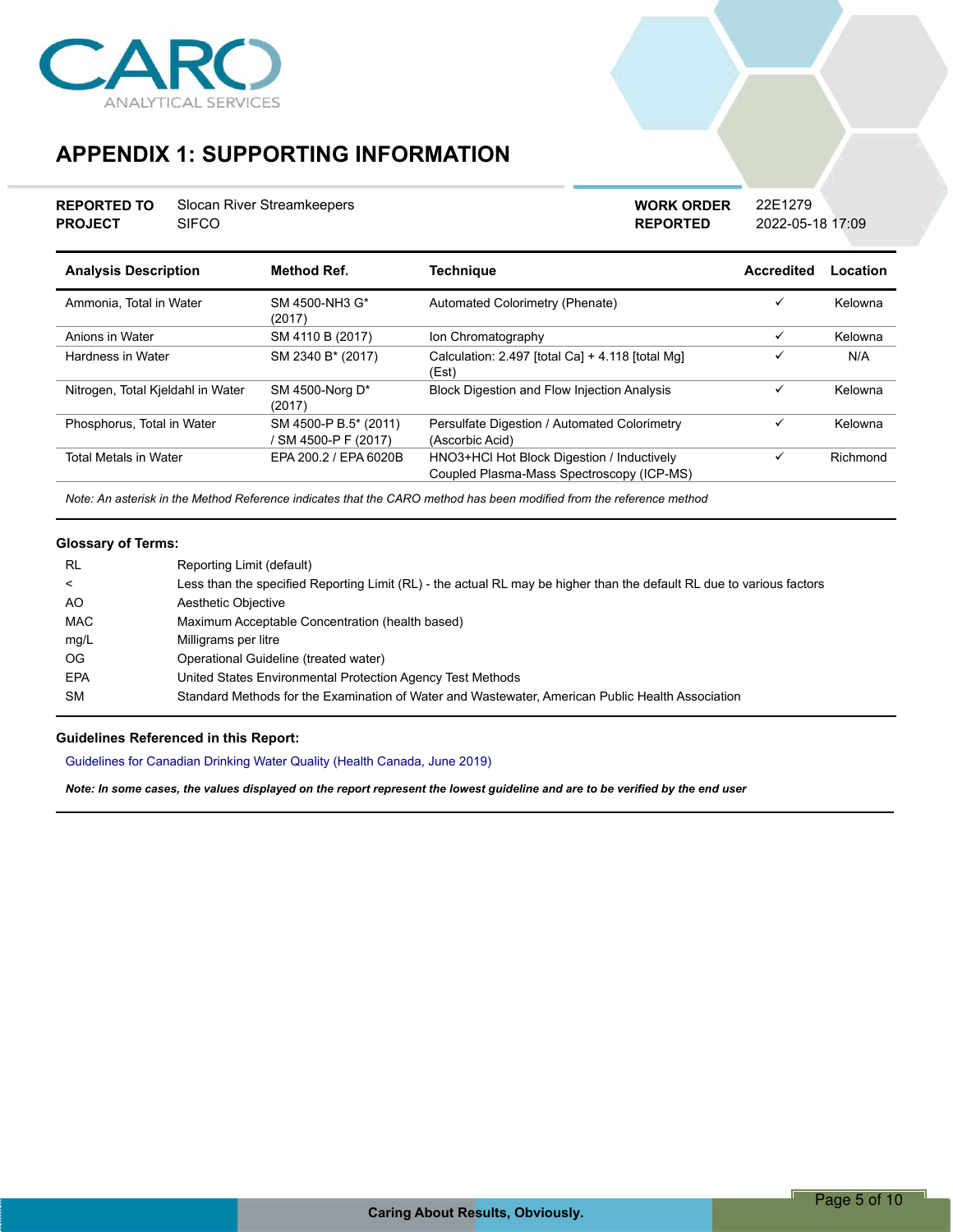

### **APPENDIX 1: SUPPORTING INFORMATION**

| <b>REPORTED TO</b> | Slocan River Streamkeepers |
|--------------------|----------------------------|
| <b>PROJECT</b>     | <b>SIFCO</b>               |

**REPORTED** 2022-05-18 17:09 **WORK ORDER** 22E1279

#### **General Comments:**

The results in this report apply to the samples analyzed in accordance with the Chain of Custody document. This analytical report must be reproduced in its entirety. CARO is not responsible for any loss or damage resulting directly or indirectly from error or omission in the conduct of testing. Liability is limited to the cost of analysis. Samples will be disposed of 30 days after the test report has been issued or once samples expire, whichever comes first. Longer hold is possible if agreed to in writing.

Results in **Bold** indicate values that are above CARO's method reporting limits. Any results that are above regulatory limits are highlighted **red**. Please note that results will only be highlighted red if the regulatory limits are included on the CARO report. Any Bold and/or highlighted results do not take into account method uncertainty. If you would like method uncertainty or regulatory limits to be included on your report, please contact your Account Manager:TeamCaro@caro.ca

Please note any requlatory quidelines applied to this report are added as a convenience to the client, at their request, to help provide some initial context to analytical results obtained. Although CARO makes every effort to ensure accuracy of the associated regulatory guideline(s) applied, the guidelines applied cannot be assumed to be correct due to a variety of factors and as such CARO Analytical Services assumes no liability or responsibility for the use of those guidelines to make any decisions. The original source of the regulation should be verified and a review of the guideline (s) should be validated as correct in order to make any decisions arising from the comparison of the analytical data obtained to the *relevant regulatory guideline for oneís particular circumstances. Further, CARO Analytical Services assumes no liability or responsibility for any loss attributed from the use of these guidelines in any way.*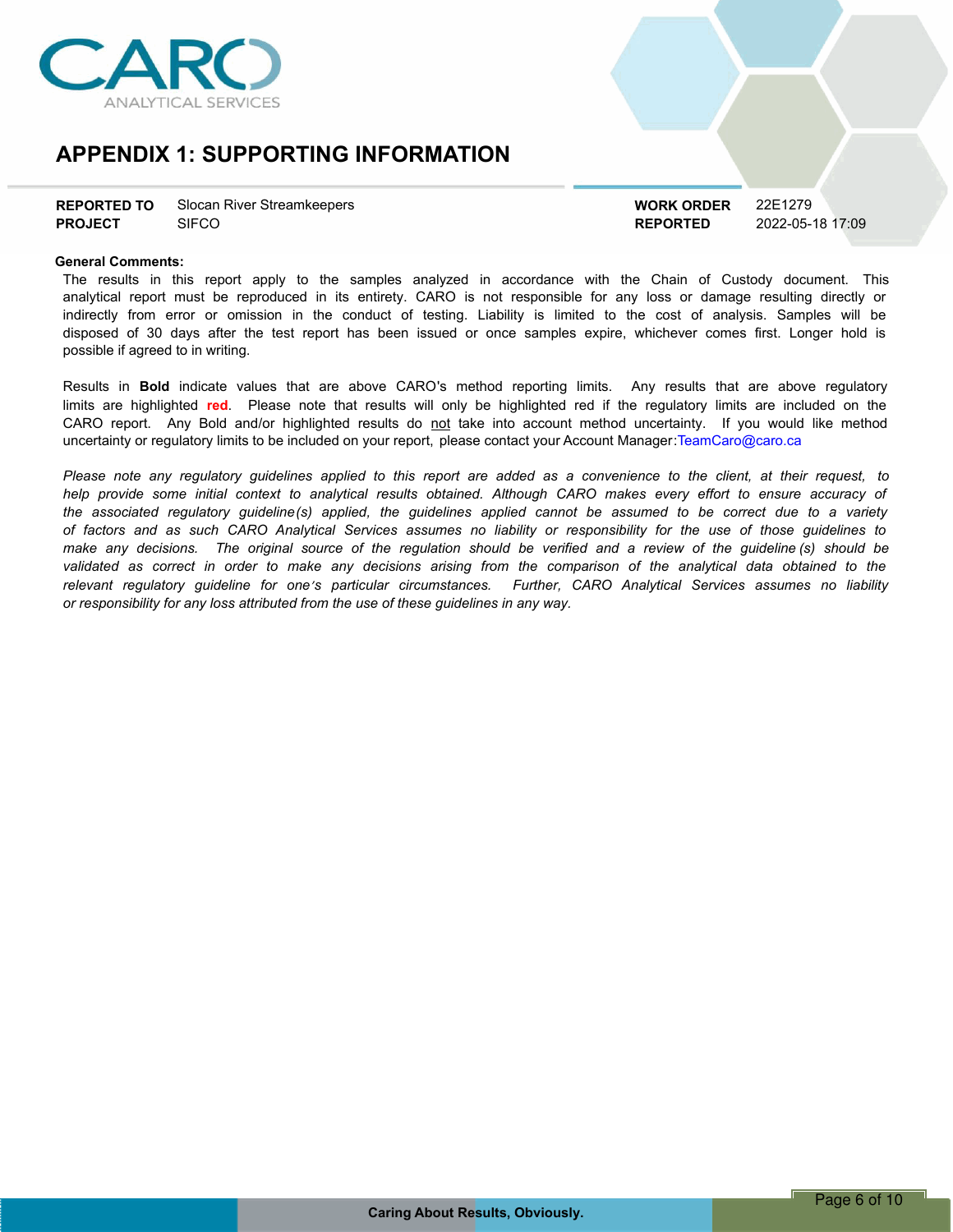

|                | <b>REPORTED TO</b> Slocan River Streamkeepers | <b>WORK ORDER</b> | 22E1279          |
|----------------|-----------------------------------------------|-------------------|------------------|
| <b>PROJECT</b> | SIFCO                                         | <b>REPORTED</b>   | 2022-05-18 17:09 |

The following section displays the quality control (QC) data that is associated with your sample data. Groups of samples are prepared in "batches" and analyzed in conjunction with QC samples that ensure your data is of the highest quality. Common QC types include:

- ï **Method Blank (Blk)**: A blank sample that undergoes sample processing identical to that carried out for the test samples. Method blank results are used to assess contamination from the laboratory environment and reagents.
- ï **Duplicate (Dup)**: An additional or second portion of a randomly selected sample in the analytical run carried through the entire analytical process. Duplicates provide a measure of the analytical method's precision (reproducibility).
- ï **Blank Spike (BS)**: A sample of known concentration which undergoes processing identical to that carried out for test samples, also referred to as a laboratory control sample (LCS). Blank spikes provide a measure of the analytical method's accuracy.

Matrix Spike (MS): A second aliquot of sample is fortified with a known concentration of target analytes and carried through the entire analytical process. Matrix spikes evaluate potential matrix effects that may affect the analyte recovery.

ï **Reference Material (SRM)**: A homogenous material of similar matrix to the samples, certified for the parameter(s) listed. Reference Materials ensure that the analytical process is adequate to achieve acceptable recoveries of the parameter(s) tested.

Each QC type is analyzed at a 5-10% frequency, i.e. one blank/duplicate/spike for every 10-20 samples. For all types of QC, the specified recovery (% Rec) and relative percent difference (RPD) limits are derived from long-term method performance averages and/or prescribed by the reference method.

| Analyte                           | <b>Result</b> | <b>RL Units</b> | <b>Spike</b><br>Level | Source<br><b>Result</b>                    | % REC | <b>REC</b><br>Limit | % RPD | <b>RPD</b><br>Limit | Qualifier |
|-----------------------------------|---------------|-----------------|-----------------------|--------------------------------------------|-------|---------------------|-------|---------------------|-----------|
| Anions, Batch B2E1118             |               |                 |                       |                                            |       |                     |       |                     |           |
| <b>Blank (B2E1118-BLK1)</b>       |               |                 |                       | Prepared: 2022-05-11, Analyzed: 2022-05-11 |       |                     |       |                     |           |
| Nitrate (as N)                    | < 0.010       | 0.010 mg/L      |                       |                                            |       |                     |       |                     |           |
| Nitrite (as N)                    | < 0.010       | $0.010$ mg/L    |                       |                                            |       |                     |       |                     |           |
| Phosphate (as P)                  | < 0.0050      | 0.0050 mg/L     |                       |                                            |       |                     |       |                     |           |
| <b>Blank (B2E1118-BLK2)</b>       |               |                 |                       | Prepared: 2022-05-12, Analyzed: 2022-05-12 |       |                     |       |                     |           |
| Nitrate (as N)                    | < 0.010       | 0.010 mg/L      |                       |                                            |       |                     |       |                     |           |
| Nitrite (as N)                    | < 0.010       | $0.010$ mg/L    |                       |                                            |       |                     |       |                     |           |
| Phosphate (as P)                  | < 0.0050      | 0.0050 mg/L     |                       |                                            |       |                     |       |                     |           |
| <b>Blank (B2E1118-BLK3)</b>       |               |                 |                       | Prepared: 2022-05-12, Analyzed: 2022-05-12 |       |                     |       |                     |           |
| Nitrate (as N)                    | < 0.010       | 0.010 mg/L      |                       |                                            |       |                     |       |                     |           |
| Nitrite (as N)                    | < 0.010       | $0.010$ mg/L    |                       |                                            |       |                     |       |                     |           |
| Phosphate (as P)                  | < 0.0050      | 0.0050 mg/L     |                       |                                            |       |                     |       |                     |           |
| LCS (B2E1118-BS1)                 |               |                 |                       | Prepared: 2022-05-11, Analyzed: 2022-05-11 |       |                     |       |                     |           |
| Nitrate (as N)                    | 3.93          | 0.010 mg/L      | 4.00                  |                                            | 98    | 90-110              |       |                     |           |
| Nitrite (as N)                    | 2.01          | 0.010 mg/L      | 2.00                  |                                            | 100   | 85-115              |       |                     |           |
| Phosphate (as P)                  | 0.961         | 0.0050 mg/L     | 1.00                  |                                            | 96    | 80-120              |       |                     |           |
| <b>LCS (B2E1118-BS2)</b>          |               |                 |                       | Prepared: 2022-05-12, Analyzed: 2022-05-12 |       |                     |       |                     |           |
| Nitrate (as N)                    | 3.91          | 0.010 mg/L      | 4.00                  |                                            | 98    | 90-110              |       |                     |           |
| Nitrite (as N)                    | 2.02          | $0.010$ mg/L    | 2.00                  |                                            | 101   | 85-115              |       |                     |           |
| Phosphate (as P)                  | 1.05          | 0.0050 mg/L     | 1.00                  |                                            | 105   | 80-120              |       |                     |           |
| <b>LCS (B2E1118-BS3)</b>          |               |                 |                       | Prepared: 2022-05-12, Analyzed: 2022-05-12 |       |                     |       |                     |           |
| Nitrate (as N)                    | 3.92          | 0.010 mg/L      | 4.00                  |                                            | 98    | 90-110              |       |                     |           |
| Nitrite (as N)                    | 2.00          | 0.010 mg/L      | 2.00                  |                                            | 100   | 85-115              |       |                     |           |
| Phosphate (as P)                  | 1.09          | 0.0050 mg/L     | 1.00                  |                                            | 109   | 80-120              |       |                     |           |
| General Parameters, Batch B2E1415 |               |                 |                       |                                            |       |                     |       |                     |           |
| <b>Blank (B2E1415-BLK1)</b>       |               |                 |                       | Prepared: 2022-05-12, Analyzed: 2022-05-12 |       |                     |       |                     |           |
| Ammonia Total (as N)              | $\sim$ 0.050  | $0.050$ mall    |                       |                                            |       |                     |       |                     |           |

| Ammonia, Total (as N)       | < 0.050 | $0.050$ mg/L |                                            |
|-----------------------------|---------|--------------|--------------------------------------------|
| <b>Blank (B2E1415-BLK2)</b> |         |              | Prepared: 2022-05-12, Analyzed: 2022-05-12 |
| Ammonia, Total (as N)       | < 0.050 | 0.050 mg/L   |                                            |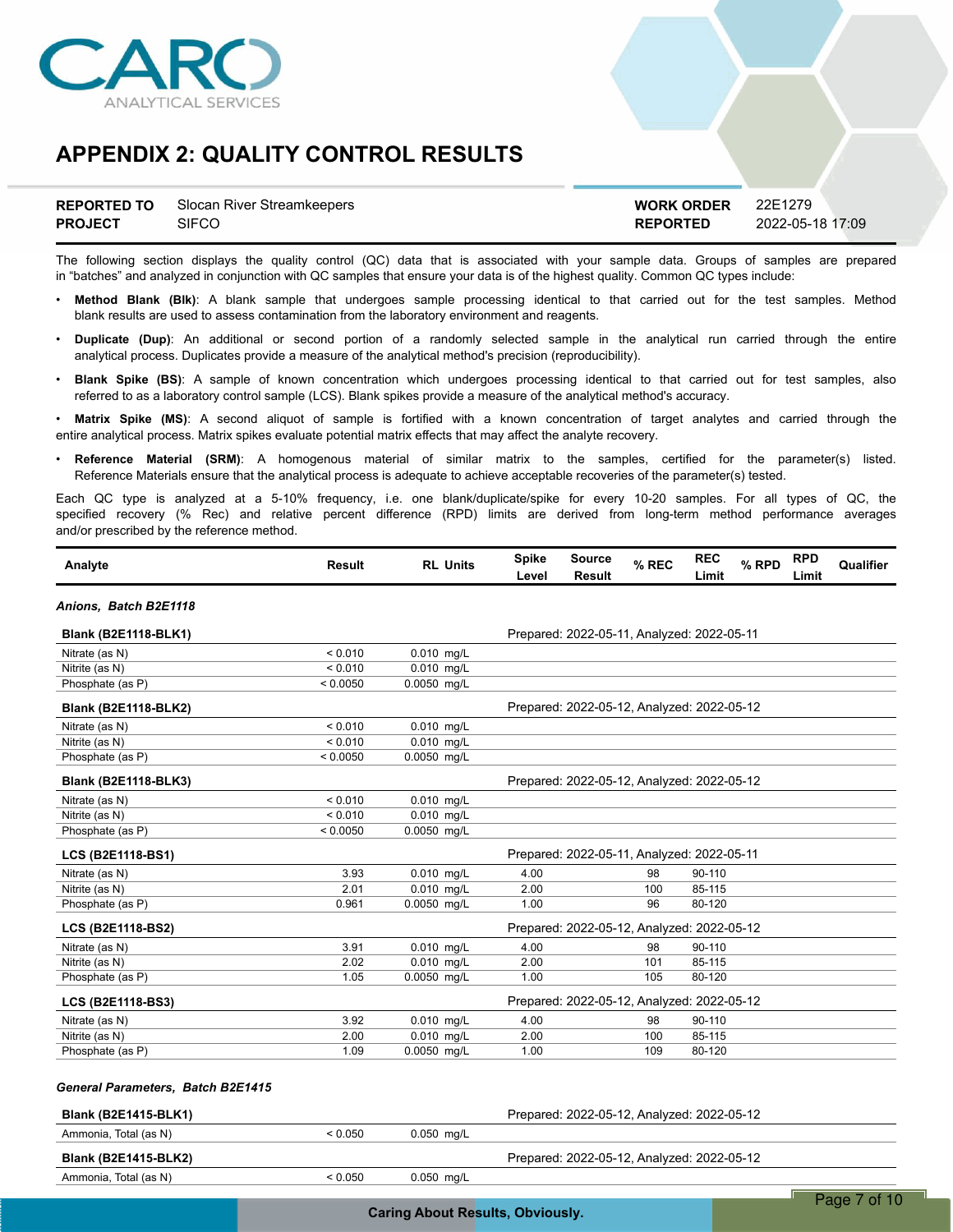

| Slocan River Streamkeepers<br><b>REPORTED TO</b><br><b>SIFCO</b><br><b>PROJECT</b> |                                              |           |                 |                       |                                            | <b>WORK ORDER</b><br><b>REPORTED</b> |                     | 22E1279 | 2022-05-18 17:09    |           |
|------------------------------------------------------------------------------------|----------------------------------------------|-----------|-----------------|-----------------------|--------------------------------------------|--------------------------------------|---------------------|---------|---------------------|-----------|
| Analyte                                                                            |                                              | Result    | <b>RL Units</b> | <b>Spike</b><br>Level | <b>Source</b><br>Result                    | % REC                                | <b>REC</b><br>Limit | % RPD   | <b>RPD</b><br>Limit | Qualifier |
|                                                                                    | General Parameters, Batch B2E1415, Continued |           |                 |                       |                                            |                                      |                     |         |                     |           |
| <b>Blank (B2E1415-BLK3)</b>                                                        |                                              |           |                 |                       | Prepared: 2022-05-12, Analyzed: 2022-05-12 |                                      |                     |         |                     |           |
| Ammonia, Total (as N)                                                              |                                              | < 0.050   | 0.050 mg/L      |                       |                                            |                                      |                     |         |                     |           |
| <b>Blank (B2E1415-BLK4)</b>                                                        |                                              |           |                 |                       | Prepared: 2022-05-12, Analyzed: 2022-05-12 |                                      |                     |         |                     |           |
| Ammonia, Total (as N)                                                              |                                              | < 0.050   | 0.050 mg/L      |                       |                                            |                                      |                     |         |                     |           |
| Blank (B2E1415-BLK5)                                                               |                                              |           |                 |                       | Prepared: 2022-05-12, Analyzed: 2022-05-12 |                                      |                     |         |                     |           |
| Ammonia, Total (as N)                                                              |                                              | < 0.050   | 0.050 mg/L      |                       |                                            |                                      |                     |         |                     |           |
| LCS (B2E1415-BS1)                                                                  |                                              |           |                 |                       | Prepared: 2022-05-12, Analyzed: 2022-05-12 |                                      |                     |         |                     |           |
| Ammonia, Total (as N)                                                              |                                              | 0.959     | 0.050 mg/L      | 1.00                  |                                            | 96                                   | 90-115              |         |                     |           |
| LCS (B2E1415-BS2)                                                                  |                                              |           |                 |                       | Prepared: 2022-05-12, Analyzed: 2022-05-12 |                                      |                     |         |                     |           |
| Ammonia, Total (as N)                                                              |                                              | 0.962     | 0.050 mg/L      | 1.00                  |                                            | 96                                   | 90-115              |         |                     |           |
| LCS (B2E1415-BS3)                                                                  |                                              |           |                 |                       | Prepared: 2022-05-12, Analyzed: 2022-05-12 |                                      |                     |         |                     |           |
| Ammonia, Total (as N)                                                              |                                              | 0.997     | 0.050 mg/L      | 1.00                  |                                            | 100                                  | 90-115              |         |                     |           |
| LCS (B2E1415-BS4)                                                                  |                                              |           |                 |                       | Prepared: 2022-05-12, Analyzed: 2022-05-12 |                                      |                     |         |                     |           |
| Ammonia, Total (as N)                                                              |                                              | 0.980     | 0.050 mg/L      | 1.00                  |                                            | 98                                   | 90-115              |         |                     |           |
| LCS (B2E1415-BS5)                                                                  |                                              |           |                 |                       | Prepared: 2022-05-12, Analyzed: 2022-05-12 |                                      |                     |         |                     |           |
| Ammonia, Total (as N)                                                              |                                              | 0.997     | 0.050 mg/L      | 1.00                  |                                            | 100                                  | 90-115              |         |                     |           |
| General Parameters, Batch B2E1471<br><b>Blank (B2E1471-BLK1)</b>                   |                                              |           |                 |                       | Prepared: 2022-05-12, Analyzed: 2022-05-13 |                                      |                     |         |                     |           |
| Nitrogen, Total Kjeldahl                                                           |                                              | < 0.050   | 0.050 mg/L      |                       |                                            |                                      |                     |         |                     |           |
| <b>Blank (B2E1471-BLK2)</b>                                                        |                                              |           |                 |                       | Prepared: 2022-05-12, Analyzed: 2022-05-13 |                                      |                     |         |                     |           |
| Nitrogen, Total Kjeldahl                                                           |                                              | < 0.050   | 0.050 mg/L      |                       |                                            |                                      |                     |         |                     |           |
| LCS (B2E1471-BS1)                                                                  |                                              |           |                 |                       | Prepared: 2022-05-12, Analyzed: 2022-05-13 |                                      |                     |         |                     |           |
| Nitrogen, Total Kjeldahl                                                           |                                              | 1.07      | 0.050 mg/L      | 1.00                  |                                            | 107                                  | 85-115              |         |                     |           |
| LCS (B2E1471-BS2)                                                                  |                                              |           |                 |                       | Prepared: 2022-05-12, Analyzed: 2022-05-13 |                                      |                     |         |                     |           |
| Nitrogen, Total Kjeldahl                                                           |                                              | 1.02      | 0.050 mg/L      | 1.00                  |                                            | 102                                  | 85-115              |         |                     |           |
| General Parameters, Batch B2E1505                                                  |                                              |           |                 |                       |                                            |                                      |                     |         |                     |           |
| <b>Blank (B2E1505-BLK1)</b>                                                        |                                              |           |                 |                       | Prepared: 2022-05-12, Analyzed: 2022-05-13 |                                      |                     |         |                     |           |
| Phosphorus, Total (as P)                                                           |                                              | < 0.0050  | 0.0050 mg/L     |                       |                                            |                                      |                     |         |                     |           |
| <b>Blank (B2E1505-BLK2)</b>                                                        |                                              |           |                 |                       | Prepared: 2022-05-12, Analyzed: 2022-05-13 |                                      |                     |         |                     |           |
| Phosphorus, Total (as P)                                                           |                                              | < 0.0050  | 0.0050 mg/L     |                       |                                            |                                      |                     |         |                     |           |
| LCS (B2E1505-BS1)                                                                  |                                              |           |                 |                       | Prepared: 2022-05-12, Analyzed: 2022-05-13 |                                      |                     |         |                     |           |
| Phosphorus, Total (as P)                                                           |                                              | 0.101     | 0.0050 mg/L     | 0.100                 |                                            | 101                                  | 85-115              |         |                     |           |
| LCS (B2E1505-BS2)                                                                  |                                              |           |                 |                       | Prepared: 2022-05-12, Analyzed: 2022-05-13 |                                      |                     |         |                     |           |
| Phosphorus, Total (as P)                                                           |                                              | 0.0988    | 0.0050 mg/L     | 0.100                 |                                            | 99                                   | 85-115              |         |                     |           |
| Total Metals, Batch B2E1457                                                        |                                              |           |                 |                       |                                            |                                      |                     |         |                     |           |
| <b>Blank (B2E1457-BLK1)</b>                                                        |                                              | < 0.0050  | 0.0050 mg/L     |                       | Prepared: 2022-05-12, Analyzed: 2022-05-12 |                                      |                     |         |                     |           |
| Aluminum, total<br>Antimony, total                                                 |                                              | < 0.00020 | 0.00020 mg/L    |                       |                                            |                                      |                     |         |                     |           |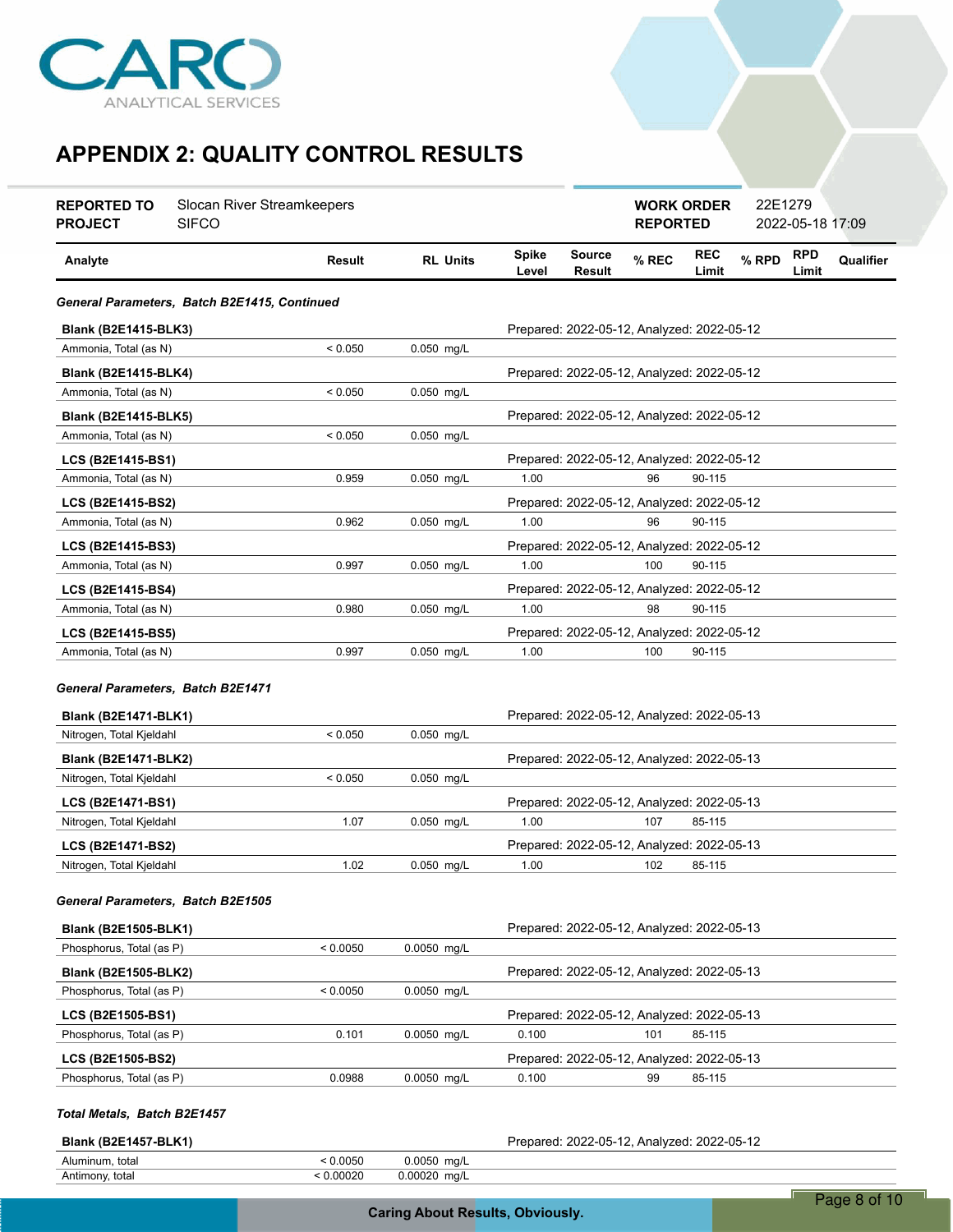

| <b>REPORTED TO</b><br><b>PROJECT</b> | Slocan River Streamkeepers<br><b>SIFCO</b> |                 |                       |                  | 22E1279<br><b>WORK ORDER</b><br><b>REPORTED</b> |                     |       |                     | 2022-05-18 17:09 |  |
|--------------------------------------|--------------------------------------------|-----------------|-----------------------|------------------|-------------------------------------------------|---------------------|-------|---------------------|------------------|--|
| Analyte                              | Result                                     | <b>RL Units</b> | <b>Spike</b><br>Level | Source<br>Result | $%$ REC                                         | <b>REC</b><br>Limit | % RPD | <b>RPD</b><br>Limit | Qualifier        |  |

#### *Total Metals, Batch B2E1457, Continued*

| Blank (B2E1457-BLK1), Continued |            |               | Prepared: 2022-05-12, Analyzed: 2022-05-12 |
|---------------------------------|------------|---------------|--------------------------------------------|
| Arsenic, total                  | < 0.00050  | 0.00050 mg/L  |                                            |
| Barium, total                   | < 0.0050   | 0.0050 mg/L   |                                            |
| Beryllium, total                | < 0.00010  | 0.00010 mg/L  |                                            |
| Bismuth, total                  | < 0.00010  | 0.00010 mg/L  |                                            |
| Boron, total                    | < 0.0500   | 0.0500 mg/L   |                                            |
| Cadmium, total                  | < 0.000010 | 0.000010 mg/L |                                            |
| Calcium, total                  | < 0.20     | $0.20$ mg/L   |                                            |
| Chromium, total                 | < 0.00050  | 0.00050 mg/L  |                                            |
| Cobalt, total                   | < 0.00010  | 0.00010 mg/L  |                                            |
| Copper, total                   | < 0.00040  | 0.00040 mg/L  |                                            |
| Iron, total                     | < 0.010    | $0.010$ mg/L  |                                            |
| Lead, total                     | < 0.00020  | 0.00020 mg/L  |                                            |
| Lithium, total                  | < 0.00010  | 0.00010 mg/L  |                                            |
| Magnesium, total                | < 0.010    | $0.010$ mg/L  |                                            |
| Manganese, total                | < 0.00020  | 0.00020 mg/L  |                                            |
| Molybdenum, total               | < 0.00010  | 0.00010 mg/L  |                                            |
| Nickel, total                   | < 0.00040  | 0.00040 mg/L  |                                            |
| Phosphorus, total               | < 0.050    | $0.050$ mq/L  |                                            |
| Potassium, total                | < 0.10     | $0.10$ mg/L   |                                            |
| Selenium, total                 | < 0.00050  | 0.00050 mg/L  |                                            |
| Silicon, total                  | < 1.0      | $1.0$ mg/L    |                                            |
| Silver, total                   | < 0.000050 | 0.000050 mg/L |                                            |
| Sodium, total                   | < 0.10     | $0.10$ mg/L   |                                            |
| Strontium, total                | < 0.0010   | 0.0010 mg/L   |                                            |
| Sulfur, total                   | < 3.0      | 3.0 mg/L      |                                            |
| Tellurium, total                | < 0.00050  | 0.00050 mg/L  |                                            |
| Thallium, total                 | < 0.000020 | 0.000020 mg/L |                                            |
| Thorium, total                  | < 0.00010  | 0.00010 mg/L  |                                            |
| Tin, total                      | < 0.00004  | 0.00004 mg/L  |                                            |
| Titanium, total                 | < 0.0050   | 0.0050 mg/L   |                                            |
| Tungsten, total                 | < 0.0002   | 0.0002 mg/L   |                                            |
| Uranium, total                  | < 0.000020 | 0.000020 mg/L |                                            |
| Vanadium, total                 | < 0.0050   | 0.0050 mg/L   |                                            |
| Zinc, total                     | < 0.0040   | 0.0040 mg/L   |                                            |
| Zirconium, total                | < 0.00010  | 0.00010 mg/L  |                                            |
|                                 |            |               |                                            |

| <b>LCS (B2E1457-BS1)</b> |          |               |        | Prepared: 2022-05-12, Analyzed: 2022-05-12 |        |  |
|--------------------------|----------|---------------|--------|--------------------------------------------|--------|--|
| Aluminum, total          | 3.98     | 0.0050 mg/L   | 4.00   | 99                                         | 80-120 |  |
| Antimony, total          | 0.0391   | 0.00020 mg/L  | 0.0400 | 98                                         | 80-120 |  |
| Arsenic, total           | 0.0409   | 0.00050 mg/L  | 0.0400 | 102                                        | 80-120 |  |
| Barium, total            | 0.0364   | 0.0050 mg/L   | 0.0400 | 91                                         | 80-120 |  |
| Beryllium, total         | 0.0380   | 0.00010 mg/L  | 0.0400 | 95                                         | 80-120 |  |
| Bismuth, total           | 0.0389   | 0.00010 mg/L  | 0.0400 | 97                                         | 80-120 |  |
| Boron, total             | < 0.0500 | 0.0500 mg/L   | 0.0400 | 98                                         | 80-120 |  |
| Cadmium, total           | 0.0381   | 0.000010 mg/L | 0.0400 | 95                                         | 80-120 |  |
| Calcium, total           | 3.77     | $0.20$ mg/L   | 4.00   | 94                                         | 80-120 |  |
| Chromium, total          | 0.0403   | 0.00050 mg/L  | 0.0400 | 101                                        | 80-120 |  |
| Cobalt, total            | 0.0398   | 0.00010 mg/L  | 0.0400 | 100                                        | 80-120 |  |
| Copper, total            | 0.0404   | 0.00040 mg/L  | 0.0400 | 101                                        | 80-120 |  |
| Iron, total              | 3.94     | $0.010$ mg/L  | 4.00   | 98                                         | 80-120 |  |
| Lead, total              | 0.0393   | 0.00020 mg/L  | 0.0400 | 98                                         | 80-120 |  |
| Lithium, total           | 0.0386   | 0.00010 mg/L  | 0.0400 | 96                                         | 80-120 |  |
| Magnesium, total         | 4.05     | $0.010$ mg/L  | 4.00   | 101                                        | 80-120 |  |
| Manganese, total         | 0.0401   | 0.00020 mg/L  | 0.0400 | 100                                        | 80-120 |  |
| Molybdenum, total        | 0.0384   | 0.00010 mg/L  | 0.0400 | 96                                         | 80-120 |  |
| Nickel, total            | 0.0410   | 0.00040 ma/L  | 0.0400 | 103                                        | 80-120 |  |